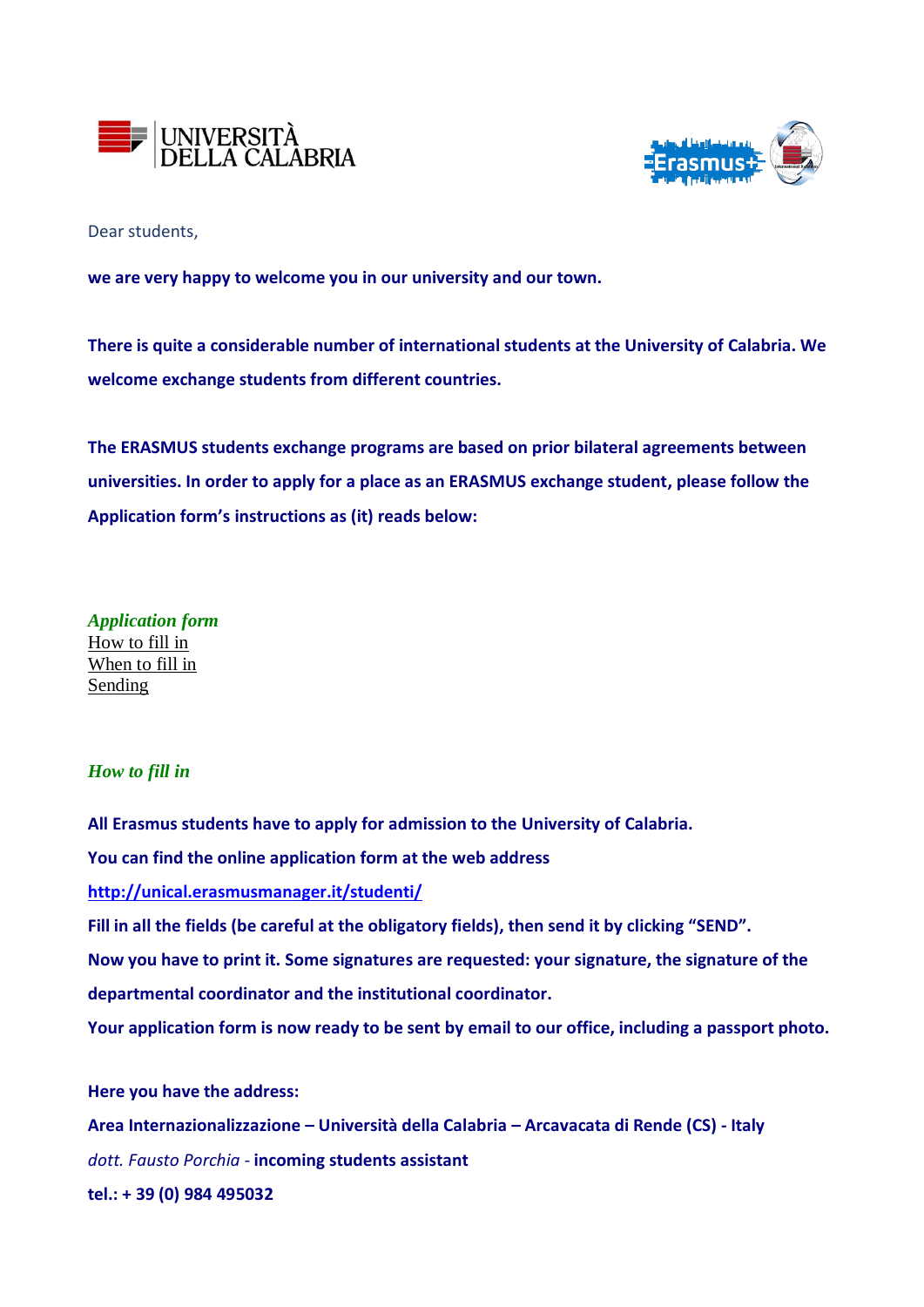**e.mail: [fausto.porchia@unical.it](mailto:fausto.porchia@unical.it)  [relazioni.internazionali@unical.it](mailto:relazioni.internazionali@unical.it)**

**The closing dates for applications are**

**30 June** for the following Winter Semester **30 November** for the following Summer Semester

*As a rule the office will send your university notification of your admission.*

## *Accommodation in the residences on the University Campus*

For what concerns accommodation, if the students apply in time, there won't be any problems in reserving a bed place in the residences on the University Campus.

Students may also ask for accommodation by indicating it at the relative voice at the last page of the application form and specifying the period desirably.

**The monthly rate for accommodation on campus will be € 140 per month (double room), and the rent for one month will have to be paid in advance to the "Centro Residenziale" of the University. This payment can be done by the exchange students upon their arrival at the University. The rent for the following months will have to be paid within the tenth day of each month. The cost for a meal on campus will be € 4,40. (Any changes in these regulations will be notified). For registration in the University residences, incoming students are requested to bring with them a valid identification document (passport or other), a Passport Photograph and a recently issued general Health Certificate,** that testifies they are in good health conditions and have no contagious diseases.

All students will be accommodated in double rooms to share. All rooms are furnished and have shared bathroom facilities. All students have access to shared kitchen for self catering.

VERY IMPORTANT: Chech in and check out at the university residences can be done only during the working days: Monday, Wednesday and Friday: 9.00 / 12.30 Tuesday and Thursday 9.00 / 12.30 - 15.00 / 16.30

Transport facilities, first aid medical treatments and sport facilities are also provided.

#### **HOW TO REACH THE UNIVERSITY OF CALABRIA**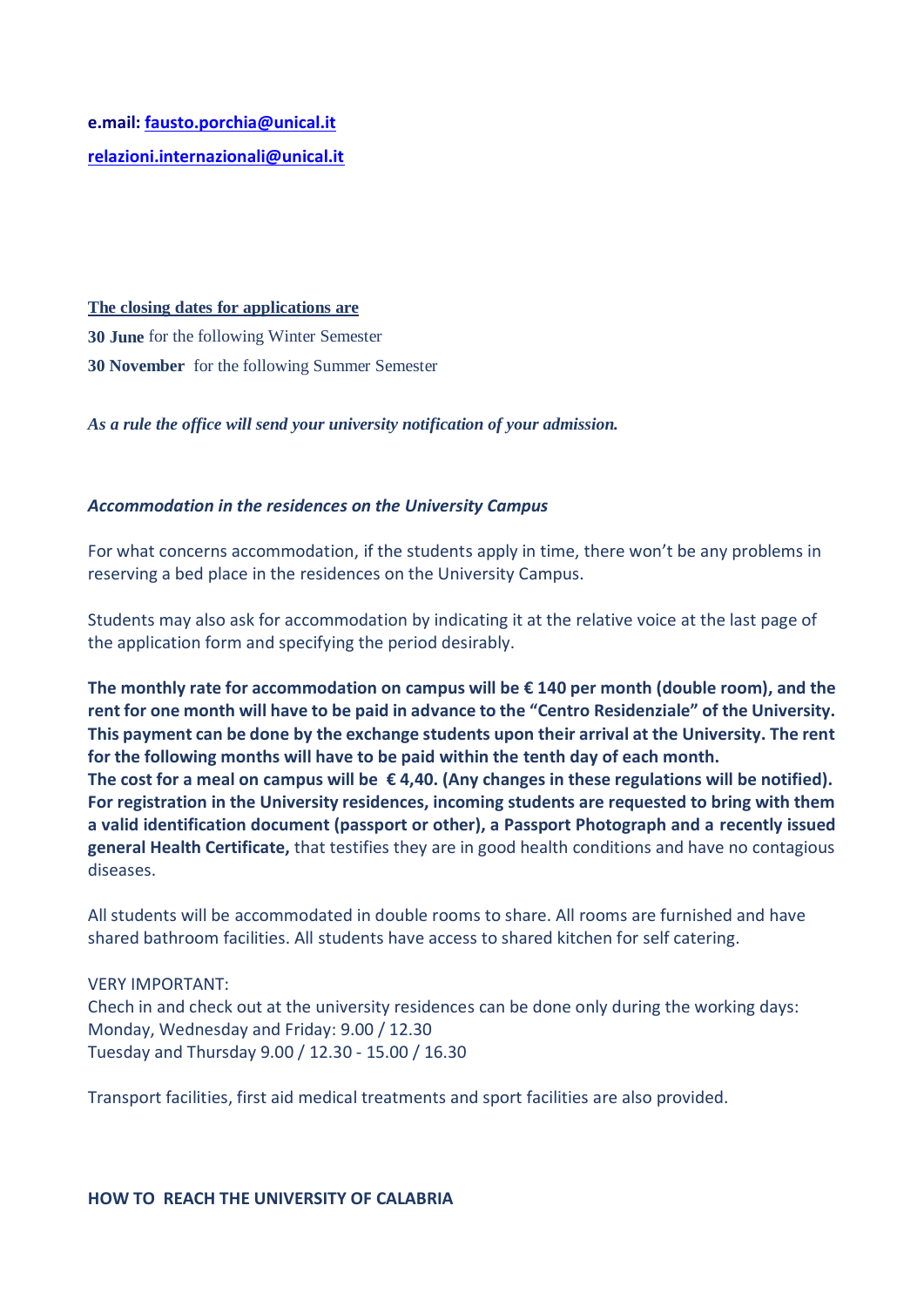

## *By Plane*

The nearest air terminal is Lamezia Terme airport, also called Sant'Eufemia. Daily connections exist from Milan (Linate) and Rome (Fiumicino) to Lamezia Terme. This airport is at one hour's distance from Cosenza, which can be reached both by bus (with an expense of about 5 Euro),

## [http://www.autolineeromano.com/n/reg/cs\\_lam.htm](http://www.autolineeromano.com/n/reg/cs_lam.htm)

and by taxi (with an expense of about 50 Euro).

## *By Train*

The railway stations in Cosenza and Castiglione Cosentino (the nearest railway station to the university campus) are well connected to the main train station in Paola (18 min.) which, in turn, is connected to Rome and Milan by fast trains.

## *By Coach*

There are daily connections, from Monday to Saturday, from Rome (Stazione Tiburtina) to Cosenza (Stazione Autolinee), done by private companies.

## *By Car*

The most important road connection with Cosenza is the"A-2" motorway (Autostrada A2 del Mediterraneo). The university area is located less than 1 Km away from the "Cosenza Nord-Rende" exit. Exiting the motorway, we suggest taking the road for "Paola" and following the road indications for the "Università".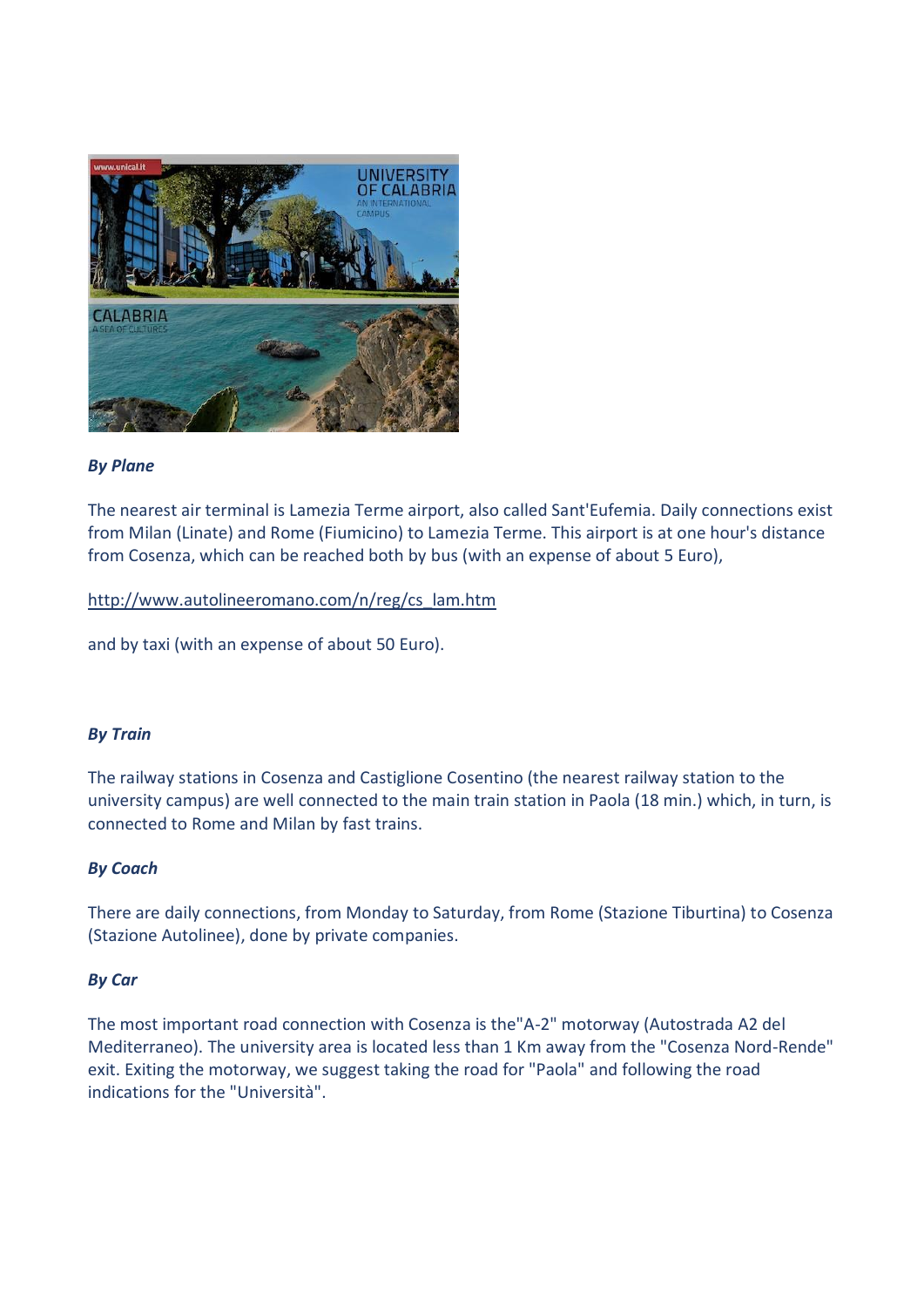#### *By Bus*

The university campus may be reached by university buses leaving each hour from the "Stazione Autolinee" (bus station) in Cosenza and calling nearby the railway station of Castiglione Cosentino, in the town of Rende.

## *Academic life*

**All the mentions to study courses and didactical activities may be found at the following address:**

#### *in English*

**Engineering and Technology area** [Artificial Intelligence and Computer Science](https://www.unical.it/portale/ateneo/international/studenti/unicaladmission/ai) [Computer Engineering for the Internet of Things](https://www.unical.it/portale/ateneo/international/studenti/unicaladmission/computerengineering) [Environmental and Territorial Safety Engineering on Sustainable](https://www.unical.it/portale/ateneo/international/studenti/unicaladmission/environmental/)  [Management](https://www.unical.it/portale/ateneo/international/studenti/unicaladmission/environmental/) of Natural [Resources](https://www.unical.it/portale/ateneo/international/studenti/unicaladmission/environmental/)  [Robotics and Automation Engineering](https://www.unical.it/portale/ateneo/international/studenti/unicaladmission/roboticsautomation/) [Telecommunication Engineering: Smart Sensing, Computing and](https://www.unical.it/portale/ateneo/international/studenti/unicaladmission/Telecommunication)  [Networking](https://www.unical.it/portale/ateneo/international/studenti/unicaladmission/Telecommunication)

#### **Medical Health area**

[Health Biotechnology](https://www.unical.it/portale/ateneo/international/studenti/unicaladmission/healthbiotechnology/) [Nutritional Sciences](https://www.unical.it/portale/ateneo/international/studenti/unicaladmission/nutritionalsciences)

#### **Sciences area**

[Chemistry](https://www.unical.it/portale/ateneo/international/studenti/unicaladmission/www.unical.it/portale/ateneo/international/studenti/unicaladmission/Chemistry) [Mathematics](https://www.unical.it/portale/ateneo/international/studenti/unicaladmission/Mathematics) **[Physics](https://www.unical.it/portale/ateneo/international/studenti/unicaladmission/www.unical.it/portale/ateneo/international/studenti/unicaladmission/Physics)** 

#### **Socio-Economics area**

[Finance and Insurance](https://www.unical.it/portale/ateneo/international/studenti/unicaladmission/www.unical.it/portale/ateneo/international/studenti/unicaladmission/financeandinsurance/)

## *DEGREE COURSES AVAILABLE - A.Y. 2021-22 – in Italian*

- *[Bachelor's](https://www.unical.it/portale/ateneo/international/studenti/unicaladmission/list_of_courses/Bachelor/) degrees (3 years - 1st Cycle Degree)*
- *Master's degrees (5 years - 2nd Cycle One-Tier [Degrees\)](https://www.unical.it/portale/ateneo/international/studenti/unicaladmission/list_of_courses/master_5/)*
	- *Master's degrees (2 years - 2nd Cycle [Degrees\)](https://www.unical.it/portale/ateneo/international/studenti/unicaladmission/list_of_courses/Master_2/)*

for specific indications it is possible to contact directly the Department coordinator for Erasmus.